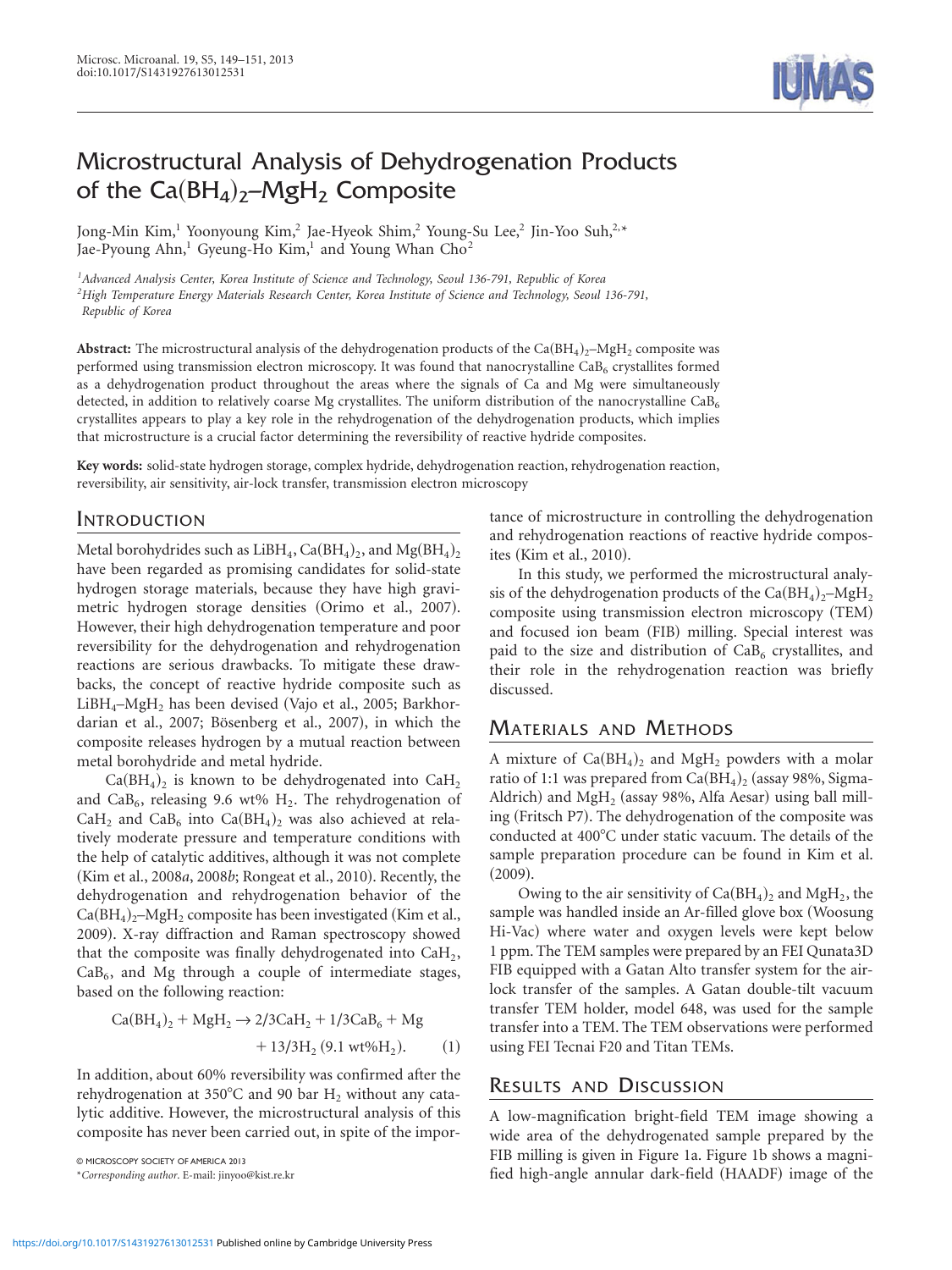

**Figure 1. a**: Low-magnification image of the specimen. **b**: Highangle annular dark-field image of the area marked by a square in (a). Maps showing elemental distribution of (c) Mg, (d) Ca, and  $\bf{e}$   $\bf{e}$   $\bf{e}$   $\bf{o}$  acquired by EDS mapping on the area shown in  $\bf{(b)}$ .  $\bf{f}$  Line profile of energy-dispersive spectroscopy intensity counts of Ca and Mg along the line 'a' defined in ~**b**!. **g**: Selected area electron diffraction  $(SAED)$  pattern of the area defined by the circle 'b' of **. <b>h**: SAED pattern  **superposed by the ring pattern of**  $\{110\}$ **,**  $\{111\}$ ,  $\{200\}$ ,  $\{210\}$ , and  $\{300\}$  diffractions of the CaB<sub>6</sub> crystal structure.

area in the square in Figure 1a. The dark areas marked with B's in Figure 1b are holes or very thin areas, as the HAADF mode constructs image contrast mostly by atomic number difference, so-called Z-contrast. The bright areas marked with C's seem to be oxide impurities, as shown in Figure 1e. On the other hand, Ca and Mg are simultaneously detected in the gray areas marked with A's, as shown in Figures 1c and 1d. Along the line 'a' in Figure 1b, the concentration of Ca and Mg exhibits an oscillating pattern, as shown in



**Figure 2.**  $CaB<sub>6</sub>$  crystallites existing inside the area where the amorphous Ca- and Mg-rich phases are uniformly mixed.

Figure 1f. These areas seem to contain both Mg and Ca, Mgand Ca-rich phases being uniformly mixed in about 100 nm scale. Figure 1g shows a selected area electron diffraction (SAED) pattern on the gray area marked by the circle 'b' in Figure 1b. This pattern agrees with the ring pattern of  $\{110\}$ ,  $\{111\}, \{200\}, \{210\},$  and  $\{300\}$  diffractions of the CaB<sub>6</sub> crystal structure  $[Pm\overline{3}m(211), a = 4.154 \text{ Å}]$ . There is no evidence of the presence of  $CaH<sub>2</sub>$  in these areas, which implies that either CaH<sub>2</sub> or dehydrogenated Ca might exist in the amorphous state. Although the  $CaH<sub>2</sub>$  is expected to exist in the dehydrogenation products of the composite, dehydrogenated Ca might exist instead of CaH2 during the actual TEM observation, owing to an extremely high vacuum level inside TEMs.

Figure 2 presents a high-resolution image showing two  $CaB<sub>6</sub>$  nanocrystallites aligned with the [111] and [110] zone axes. Those nanocrystallites are surrounded by an amorphous matrix containing Mg and Ca. From the highresolution image, the size of the  $CaB<sub>6</sub>$  crystallites is estimated at about 5 nm. Figures 1g and 2 confirm that  $CaB<sub>6</sub>$  exists in the form of nanocrystallites throughout the areas where amorphous Mg- and Ca-rich phases are mixed together.

On the other hand, relatively coarse crystallites of pure Mg are also found. For example, the dark area marked by the white circle in Figure 3a turns out to be pure Mg as confirmed by the diffraction pattern shown in Figure 3b. The diffraction pattern exhibits the  $[311]$  zone axis of pure hexagonal close-packed Mg. These are different from the Mg-rich phases mixed with the Ca-rich phases shown in Figures 1 and 2, which exist in the form of amorphous structure. Those coarse Mg crystallites (size of the order of 100 nm) appear to be the dehydrogenation product of isolated MgH<sub>2</sub>, which was not mixed with  $Ca(BH<sub>4</sub>)<sub>2</sub>$ .

According to Kim et al. (2009, 2010), the dehydrogenation process of the  $Ca(BH_4)_2 + MgH_2$  composite starts with the dehydrogenation of  $MgH<sub>2</sub>$  followed by the formation of